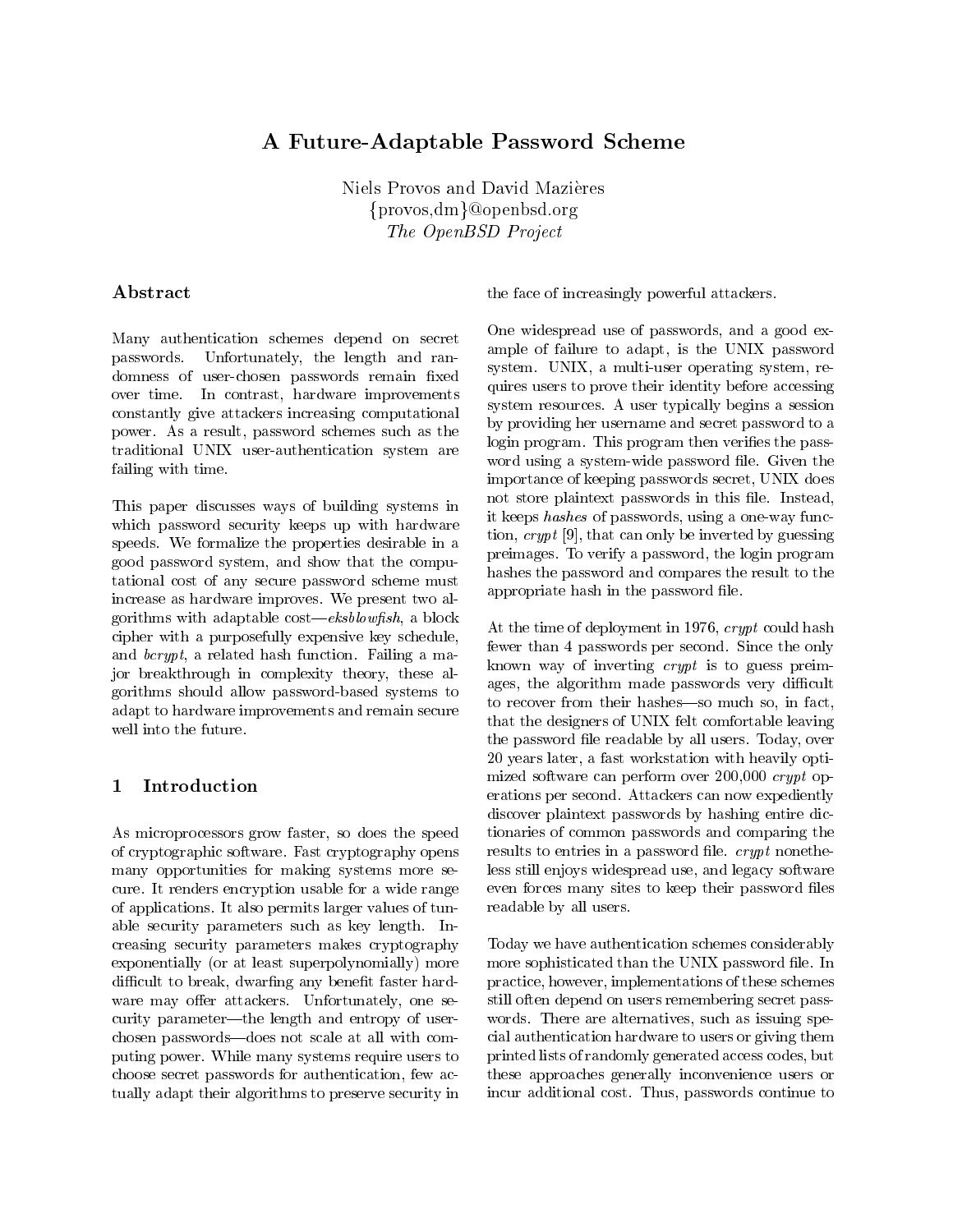play an important role in the vast ma jority of userauthentication systems

This paper discusses ways of building systems in which password security keeps up with hardware speeds We present two algorithms with adaptable  $cost—ekshlowfish$ , a block cipher with a purposefully expensive key schedule, and  $bcrypt$ , a related hash function. Failing a major breakthrough in complexity theory these algorithms should allow passwordbased systems to adapt to hardware improvements and remain secure 20 years into the future.

The rest of the paper is organized as follows. In Section 2, we discuss related work on password security. In Section 3, we explain the requirements for a good password scheme. Section 4 presents eksblowsh a -bit block cipher that lets users tune the cost of the key schedule. Section 5 introduces the variable-cost bcrypt password hashing function and describes our implementation in the OpenBSD operating system. Finally, Section  $6$  compares *bcrypt*  $\mathbf{u}$  two widely-dependent functions  $\mathbf{u}$ 

# 2 Related Work

Password guessing attacks can be categorized by the amount of interaction they require with an authentication system. In  $on$ -line attacks, the perpetrator must make use of an authentication system to check each guess of a password In o-line attacks, an attacker obtains information—such as a password hash-that allows him to check password guesses on his own, with no further access to the system On-line attacks are generally considerably sion of the second cancer of provency the detect on the line attacks fairly easily and defend against them by slowing the rate of password checking. In contrast, once an attacker has obtained password verification information, the only protection a system has from o-line attacks is the computational cost of checking potential passwords

Techniques for mitigating the threat of o-line password guessing generally aspire to one of two goals limiting a systems susceptibility to o-line attacks or increasing their computational cost As a simple example of the former, many modern UNIX systems now keep password hashes secret from users, storing them in a read-protected shadow password le rather than in the standard openly readable one

Much of the work on preventing o-line password

achieve properties properties and a set of the contract of the contract of the contract of the contract of the insecure networks If cryptographic protocols rely on user-chosen passwords as keys they may open passwords as keys they may open passwords as keys they may open themselves up to o-line guessing attacks Gong et. al. [7] suggest several protocol design tricks to thwart password guessing by network attackers. Unfortunately, their most interesting proposals require encryption algorithms with unusual and difficult to

 proposed the idea giving several concrete proto-Several people have designed secure password protocols that let users authenticate themselves over insecure networks without the need to remember or certify public keys. Bellovin and Merritt  $[2, 3]$  first cols putatively resistant to o-line guessing attacks Patel [11] later cryptanalyzed those protocols, but people have since continued developing and refining others in the same vein. More recent proposals such as  $SRP$  [16] show promise of being secure.

attacks without a server's secret state; it only indirectly affects the cost of an off-line attack given guessing costs would have other unintended conse cost of guessing passwords independently from most Of course, even a secure password protocol requires some server capable of validating users with correct passwords. An attacker who obtains that server's secret state can mount an o-mount guessing attacks. Because secure password protocols require public key cryptography  $[8]$ , they do have a tunable key length parameter. However, this parameter primarily controls the diculty of mounting o-line that state Tuning key length to preserve password quences for instance increasing message sizes and costing servers unnecessary computation By combining a scheme like SRP with the  $bcrypt$  algorithm presented in this paper, however, one can vary the other properties of the protocol

the difficulty of keeping the password file secret in of backup tape security, attackers who compromise who are progress of the preventing o- at  $\sim$ tacks, one can never rule them out entirely. In fact, the decision to have an openly readable password file was not an oversight on the part of the UNIX system designers in the contraction to the contraction to the contraction of the contraction to the contraction of the contraction of the contraction of the contraction of the contraction of the contraction of the contract previous systems, and to the realization that a supposedly secret password file would need to resist o-line guessing anyway This realization remains equally true today Aside from the obvious issues UNIX machines routinely make off with the list of hashed passwords, whether shadowed or not.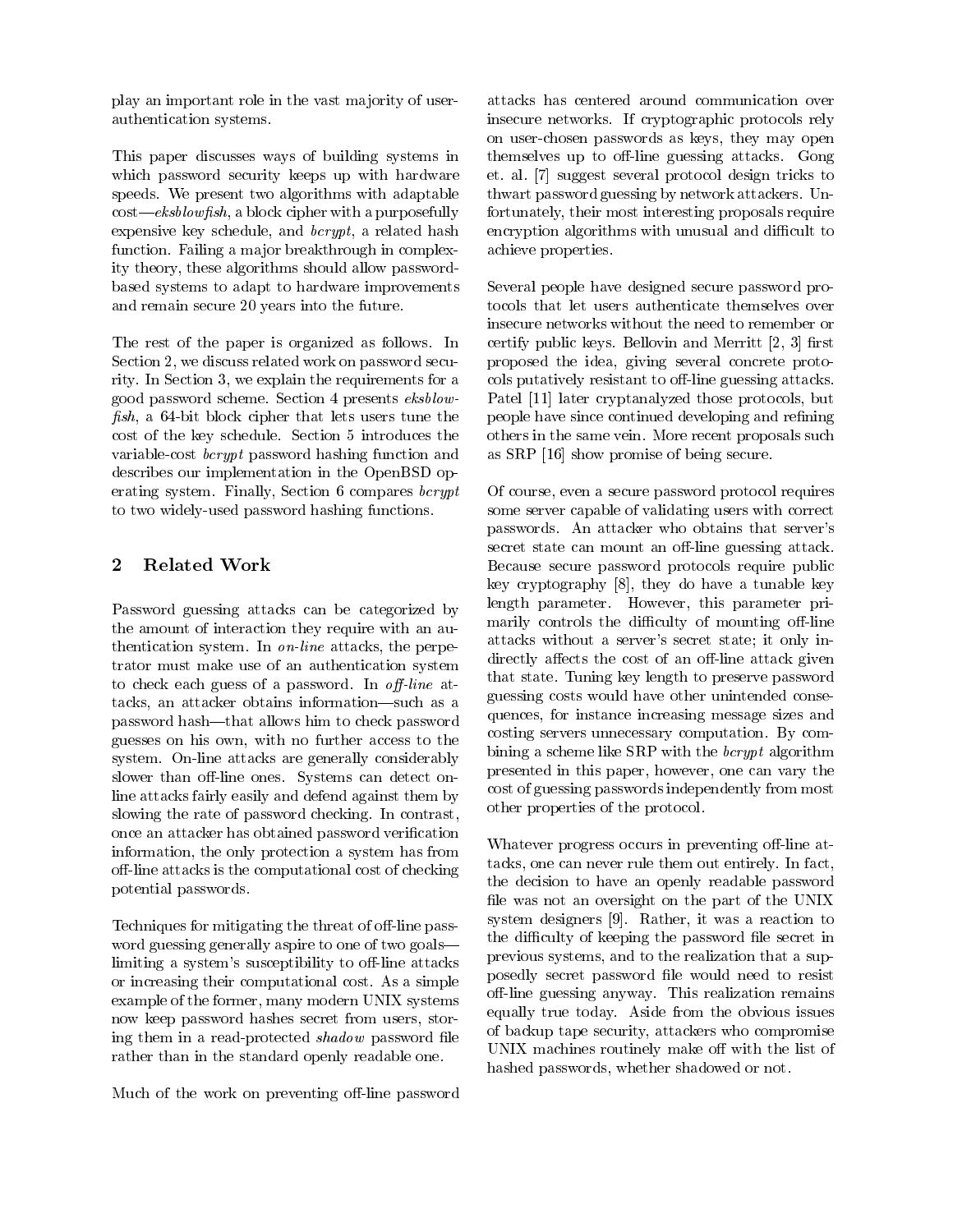A poor hashing algorithm not only complicates recovery from break-ins it also endangers other machines People often choose the same password on multiple machines. Many sites intentionally maintain identical password files on all machines for administrative convenience While shadow password files certainly do not hurt security, the big flaw in UNIX password security is not its openly readable 3 password file. Rather, it is the choice of a hash function that cannot adapt to a  $50,000$  fold increase in the speed of hardware and software This paper presents schemes that can adapt to such improvements in efficiency.

Others have already proposed numerous schemes to increase the cost of guessing passwords The FreeBSD operating system, for instance, introduced a replacement for *crypt* based on the MD5  $[13]$  message digest algorithm. MD5  $crypt$  takes considerably longer to compute than the original  $crypt$ . Yet, it still has a fixed cost and thus cannot not adapt to faster hardware. As time passes, MD5  $crypt$  offers steadily decreasing protection against o-line guessing attacks Signicant optimizations have already been found to speed up the calculation of MD5 crypt.

abadi et al al al propose strengthening user-strengthening user-strengthening user-strengthening user-strength passwords by appending random bits to them At authentication time, software uses the known part of the password and a hash of the full password to guess the random bits. As hardware gets faster, one can easily tune this technique by increasing the number of random bits. Unfortunately, password strengthening inherently gives unauthenticated users the ability to mount o-line guessing attacks. Thus, it cannot be combined with techniques like SRP that attempt to limit the possibility of o-called the rst place in the rst place in the rst place in the rst place in the rst place in the rst place

Finally, many systems rely less directly on password security for authentication. The popular ssh [17] remote login program, for example, allows users to authenticate themselves using RSA encryption Ssh servers must have a user's RSA public key, but they need not store any information with which to verify user-chosen passwords The catch is of course that users must store their private keys somewhere and this usually means on disk, encrypted with a password Worse yet, when when we have a most of the state of the state of the state of the state of the state o encrypt private keys, making the cost of guessing ssh passwords comparable to the cost of computing  $crypt.$  Nonetheless, because of its flexibility, ssh's RSA authentication is a generally better approach

 than schemes more closely tied to passwords For example with the core core protocols state that the core protocols state the core of the core protocols state o posed in this paper to improve the security of stored secretary and the secretary product of the secretary product of the secretary product of the secretary product could easily employ the *eksblowfish* algorithm pro-

### Design criteria for password criteria for schemes

Any algorithm that takes a user-chosen password as input should be hardened against password guessing the means of the public or long-time output of the means of the contract of the contract of the contract o should be of minimal use in reconstructing the password. Several design criteria can help achieve this goal

Ideally, one would like any password handling al- $\alpha$  -receives to be a strong one-way function of the strong password-that is, given the algorithm's output and other inputs, an attacker should have little chance of learning even partial information she could not already have guessed about the password. Unfortunately one-way functions are dened asymptotically with respect to their input lengths—an attacker has negligible probability of inverting a one-way function on sufficiently large inputs, but exactly how large depends on the attacker. Because there is a xed limit to the size of passwords users will tolerate, we need a different criterion for functions on passwords

Informally, we would like a password scheme to be "as good as the passwords users choose." Given a probability distribution  $D$  on passwords, we define the *predictability*  $R(D)$  of the distribution to be the highest probability  $Pr(s)$  of any single password s in D:  $R(D) = \max_{s \in D} Pr(s)$ . A function of a password is secure if an attacker's probability of learning any partial information about the password is proportional to the product of the work she invests and the predictability of the password distribution

What does it mean for an attacker to learn partial information about a password? We define partial information to be the value of any single-bit predicate on a password. Interesting predicates on passwords might include the first bit of a password, or the parity of bits in a password. An attacker can always guess certain predicates with high probability-for instance, the trivial predicate  $P(s) = 1$  which returns 1 on all passwords. If a function of a password is secure, however, its output should not let an at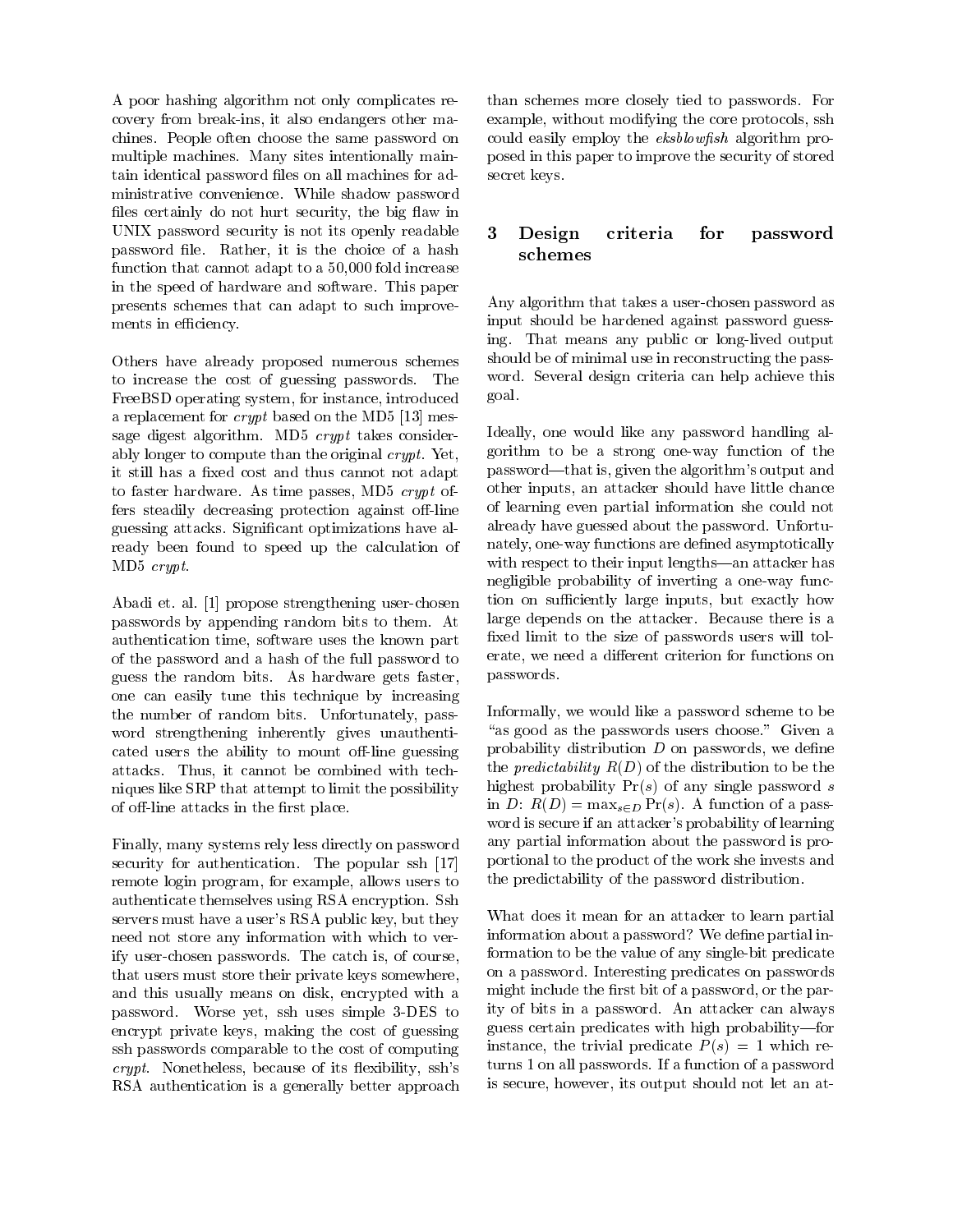tacker guess any predicate more accurately than she could have without the function's output.

More formally, let  $F(s, t)$  be a function. The argument  $s$  represents a user's secret password, which will be drawn from a probability distribution D. The argument t represents any additional non-secret inputs  $F$  might take. Let the values of  $t$  be drawn from a probability distribution  $T$ . We model an attacker as a randomized boolean circuit,  $A$ , that  $\overline{\phantom{a}}_{\alpha\alpha}$ tries to guess a predicate  $P$  about a password. The cost of an attack----or the work invested by an attacker-is the number of gates in the circuit, which we denote  $|A|$ . We use the notation  $Pr[v_1 \leftarrow S_1, v_2 \leftarrow S_2, \ldots; B]$  to denote the probability of statement  $B$  after an experiment in which variables  $v_1, v_2, \ldots$  are drawn from probability distributions  $S_1, S_2, \ldots$ , respectively. Now we can define what it means for a password function to resist attack We say that function  $\mathcal{N}$  is an  $\mathcal{N}$  s that function  $\mathcal{N}$  s that function  $\mathcal{N}$  s that function  $\mathcal{N}$ password function if the following hold:

1. Finding partial information about  $F$ 's secret input is as hard as guessing passwords Put another way, for any password distribution  $D$  and predicate  $P$ , an attacker  $A$  who guesses  $P$  based on output from  $F$  will do almost as well when  $F$  is computed on unrelated passwords:

$$
\forall D, \forall P, \forall A, \text{ size } \newline \{Pr[t_1 \leftarrow T, \dots, t_c \leftarrow T, s \leftarrow D, \text{ else } t \text{ else } t \text{ else } t \text{ else } t \text{ else } t \text{ else } t \text{ else } t \text{ else } t \text{ else } t \text{ else } t \text{ else } t \text{ else } t \text{ else } t \text{ else } t \text{ else } t \text{ else } t \text{ else } t \text{ else } t \text{ else } t \text{ else } t \text{ else } t \text{ else } t \text{ else } t \text{ else } t \text{ else } t \text{ else } t \text{ else } t \text{ else } t \text{ else } t \text{ else } t \text{ else } t \text{ else } t \text{ else } t \text{ else } t \text{ else } t \text{ else } t \text{ else } t \text{ else } t \text{ else } t \text{ else } t \text{ else } t \text{ else } t \text{ else } t \text{ else } t \text{ else } t \text{ else } t \text{ else } t \text{ else } t \text{ else } t \text{ else } t \text{ else } t \text{ else } t \text{ else } t \text{ else } t \text{ else } t \text{ else } t \text{ else } t \text{ else } t \text{ else } t \text{ else } t \text{ else } t \text{ else } t \text{ else } t \text{ else } t \text{ else } t \text{ else } t \text{ else } t \text{ else } t \text{ else } t \text{ else } t \text{ else } t \text{ else } t \text{ else } t \text{ else } t \text{ else } t \text{ else } t \text{ else } t \text{ else } t \text{ else } t \text{ else } t \text{ else } t \text{ else } t \text{ else } t \text{ else } t \text{ else } t \text{ else } t \text{ else } t \text{ else } t \text{ else } t \text{ else } t \text{ else } t \text{ else } t \text{ else } t \text{ else } t \text{ else } t \text{ else } t \text{ else } t \text{ else } t \text{ else } t \text{ else } t \text{ else } t \text{ else } t \text{ else } t \text{ else } t \text{ else } t \text{ else } t \text{ else } t \text{ else } t \text{ else } t \text{ else } t \text{ else } t \text{ else } t \text{ else } t \text{ else } t \text{ else } t \text{ else } t \text{ else } t \text{ else } t \text{ else } t
$$

 Finding second preimages is as hard as guessing passwords. (A second preimage of an input  $(s, t)$  is a different password  $s \neq s$  for which  $s \geq s$  $F(s,t) = F(s, t)$ . Here we model the attacker  $\epsilon_{\alpha s}$ A as a randomized circuit with multiple output

bits

$$
\forall D, \forall A,
$$
  
\n
$$
\Pr[t \leftarrow T, s \leftarrow D, s' \leftarrow A(s, t);
$$
  
\n
$$
s \neq s' \land F(s, t) = F(s', t)]
$$
  
\n
$$
< \epsilon \cdot |A| \cdot R(D)
$$

 We should rst note that this denition matches advantage—tney can compare hashes of the most trying to break If additionally one can guess a hashfor instance by knowing that the third character of most passwords is a lower-case letter—then our intuition about a password hashing function like  $crypt.$  If users choose predictable enough passwords, knowing a password hash gives adversaries a large popular passwords to that of the password they are useful predicate without even looking at a password clearly an adversary can guess this too

mation about a password. Finally, we also wish to If, however, no single password occurs with particularly high probability, an adversary should need to expend a large amount of effort (as measured in circuit gates to discover any non-trivial inforprevent an attacker from finding other strings that hash to the same value as a password; such strings may prove equivalent to passwords during authentication The requirement of second preimage resistance guarantees such collisions are hard to find, even with knowledge of the original password. It also ensures that  $F$  does not ignore any bits of its password input

 merely an academic one A single-input password The definition implies that a secure password function F  $\{1,1\}$  also its second model its second and the its second contracts. argument,  $t$ . To see this, consider that the first bit of  $F(s, 0)$  is a perfectly valid predicate on passwords. An attacker could easily guess this predicate if either  $F$  ignored its second argument or the string 0 occurred in  $T$  with high probability. This point is not hashing function  $F(s)$  can be inverted by a circuit large enough to encode a lookup table mapping  $F(s)$ (or sufficiently many bits of  $F(s)$ ) to s. The size of such a circuit depends only on the probability distribution of the passwords, not on the particulars of  $F$ .

As proposed by Morris and Thompson however lookup tables can be thwarted with the second input to  $F$ , which they call a *salt*. If a random salt is chosen whenever users establish new passwords and if the salt space is large enough to ensure a neg-

 $1$ Boolean circuits are a complexity theoretic abstraction. A boolean circuit is an acyclic collection of interconnected gates Each gate computes a boolean function of - or single-bit inputs. A randomized boolean circuit takes a certain number of random input bits in addition to its regular inputs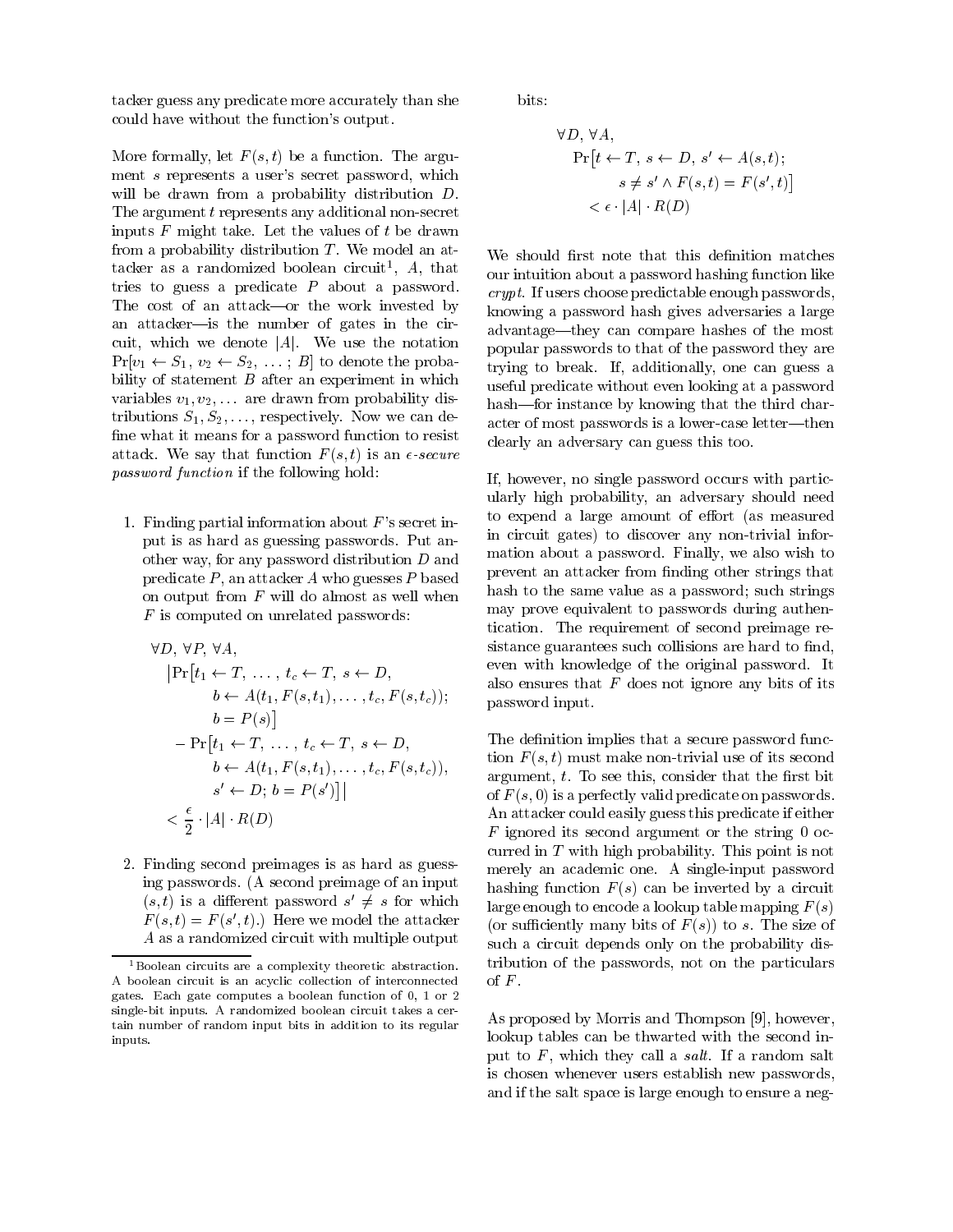ligible probability of recurrence, lookup tables offer an adversary no advantage; he may as well compute  $F$  at the time of attack. If, on the other hand, the salt space is too small, the output bits of  $F$  become useful predicates on passwords, a fact exploited by the QCrack  $[12]$  program described in Section 6.

While salted passwords defeat lookup tables, given a particular salt and hash, an adversary can still mount a brute force attack by evaluating  $F(s, t)$  on every possible password. It follows that the best security one can achieve is -  $\mathbf{f}$  just in the just is the just is the just is the just is the just is the just is the just is the just is the just is the just is the just is the just is the just is the just is the just cost in gates of implementing  $F$ . Usability requirements therefore extensive extensive extensive limit on  $\mathbf{r}$  and  $\mathbf{r}$  are formulated the operators of  $\mathbf{r}$ can only tolerate a one second delay for checking passwords,  $F$  can take at most one second to evaluate.  $F$  should not take significantly less, however, as this would unnecessarily weaken security

The number of gates  $|A|$  that an adversary can reasonably muster for an attack increases constantly as hardware improves. Fortunately, so does the speed of machines that must legitimately evaluate  $F$ . That means passwords should not be hashed by a single function  $F$  with fixed computational cost, but rather by one of a family of functions with arbitrarily high cost. Instead of repeatedly throwing out functions like *crypt* and MD5 *crypt* to start over with more expensive but incompatible ones, systems should allow the cost of any password manipulation software to scale gracefully with a tunable parameter Thus - can decrease in the fast as fast as  $\sim$ proves and users will tolerate Compromised password databases will then enjoy maximum security against o-line attacks

In summary, a good password function makes extracting any partial information about passwords as difficult as guessing passwords. A concrete parameter - processes the characterized the characterized the state of the state of the state of the state of th achieve low values of a password function must be a password function must be a particle of the second functio take a second input, the salt, that prevents adversaries from benefiting from large lookup tables. The best value of - is inversely proportional to the cost of evaluating a password function This establishes a lower limit for - based on the maximum tolerable cost of evaluating  $F$  during legitimate use. As hardware speeds constantly improve, a good password scheme should allow the cost of  $F$  to increase gradually so that - can decrease over the times.

One final criterion for a good password function is  $\frac{1}{2}$  to minimize the value  $\frac{1}{2}$   $\frac{1}{2}$  . That means one should make any password function as efficient as

 ing wont help anyone log in faster it oers a stagpossible for the setting in which it will operate The designers of *crypt* failed to do this. They based *crypt* on DES [10], a particularly inefficient algorithm to implement in software because of many bit transpositions. They discounted hardware attacks, in part because crypt cannot be calculated with stock DES hardware. Unfortunately, Biham [4] later discovered a software technique known as bitslicing that eliminates the cost of bit transpositions in computing many simultaneous DES encryptions While bitslicgering speedup to brute force password searches

setting in which it sees legitimates while other contracts  $\alpha$ and memory access to state that the state that ts in a process to state that ts in a processors of  $\mathbb R$ sition on which customizes a large model is large to the first control of the control of the control of the co In general, a password algorithm, whatever its cost, should execute with near optimal efficiency in any little opportunity for speedup in other contexts. It should rely heavily on a CPU's fast instructionsfor instance addition bitwise exclusive-or shifts first level cache. Ideally these operations should all be portably accessible from high-level languages like coded as-coded as-coded as-coded as-coded as-coded as-coded as-coded as-coded as-coded as-coded as-coded as-co sembly language implementations. Conversely, the algorithm should avoid operations like bit transpoadvantage

 should permit relatively little speedup from any kind of precomputations in the instance in the standard of the state  $\mathcal{L}$  passwords with the same salt and hashing one pass-A password function should also not lend itself to any kind of pipelined hardware implementation It word under  $1,000$  salts should each cost  $1,000$  times more than hashing a single password

# Eksblowfish Algorithm

key schedule blownsh. Eksblownsh is designed to established and has been fairly well analyzed We now describe a cost parameterizable and salted block cipher that we call  $\mathit{eksblowfish}$  for expensive take user-chosen passwords as keys and resist attacks on those keys. As its base we use the blowfish  $[15]$  block cipher by Schneier, which is well-

Blowfish is a 64-bit block cipher, structured as a 16round for the second contract property when the first second contract  $\mu$  and the substitution of the substitution of the substitution of the substitution of the substitution of the substitution of the substitution of the P P- which it derives from the encryption key. The subkeys are known collectively as the  $P$ -Array

blowsh encrypts by splitting a splitting a splitting a splitting a splitting a splitting a splitting a splitting a splitting and splitting a splitting a splitting and splitting a splitting a splitting and splitting a split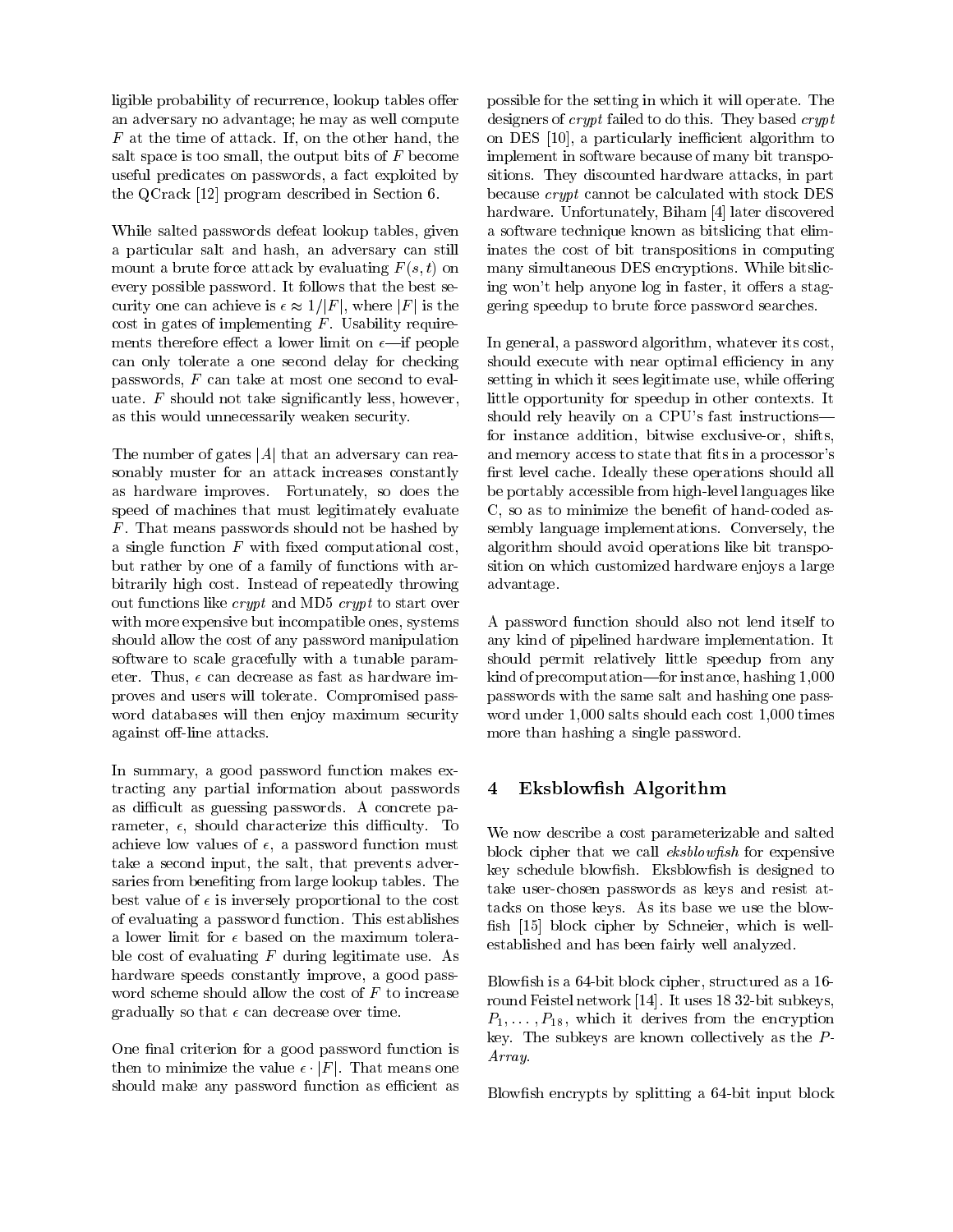

Figure 1: Blowfish Feistel network with F being the Feistel function, using only modular addition and XOR

into two of the finite most and additional contracts to the most of the most of the most of the most of the most significant half,  $L_0$ , is XORed with subkey  $P_0$ , and used as input for a function  $F$ . The result of that function is the least-significant intervals of the least-significant intervals of  $\mathbf{A}$  $R_0$ . The two halves are then swapped, and the whole process repeated another 15 times for a total of 16 iterations. Thus, for  $1 \leq i \leq 16$ , letting  $\oplus$ denote XOR

$$
R_i = L_{i-1} \oplus P_i,
$$
  
\n
$$
L_i = R_{i-1} \oplus F(R_i).
$$

After 16 rounds, the two halves are swapped again (undoing the effect of the  $16th$  swap), and each half is is a control with a substitute of the substitute  $\mathcal{L}_{\mathcal{A}}$ 

$$
R_{17} = L_{16} \oplus P_{17},
$$
  

$$
L_{17} = R_{16} \oplus P_{18}.
$$

This process is illustrated graphically in Figure 1.

The function  $F$  in Blowfish uses four arrays,  $S_1, \ldots, S_4$ , derived from the encryption key. Each array contains the arrays actions the arrays actions that the arrays actions are arrays actions and the arrays as substitution boxes replacing and the substitution boxes replacing and an - bit is a substitution of the substitution of the substitution of the substitution of the substitution of the substitution of the substitution of including the splits in the splits in the splits in-distribution of the splits in-distribution of the splits of put into a bit by the compact of a bit by the contract of the contract of the contract of the contract of the most significant byte. It replaces each byte by the contents of an S-box and combines the results as follows: Letting  $\boxplus$  signify addition modulo  $2^{32}$ .

$$
F(a, b, c, d) = ((S_1[a] \boxplus S_2[b]) \oplus S_3[c]) \boxplus S_4[d].
$$

$$
\begin{array}{l} \text{EksBlowfishSetup} \; (cost, \, salt, \, key) \\ \hspace{1.0cm} state \leftarrow \text{InitState }() \\ state \leftarrow \text{ExpandKey } (state, \, salt, \, key) \\ \hspace{1.0cm} \textbf{repeat } (2^{cost}) \\ state \leftarrow \text{ExpandKey } (state, \, 0, \, salt) \\ state \leftarrow \text{ExpandKey } (state, \, 0, \, key) \\ \textbf{return } state \end{array}
$$

Figure 2: Eksblowfish, expensive key schedule blowfish, is a cost parameterizable and salted variation of the blowfish block cipher.

Eksblowfish encrypts identically to Blowfish. The two differ in the functions they use to transform encryption keys into subkeys and S-boxes Figure sketches  $EksBlowfishSetup$ , the algorithm used by eksblowfish.  $EksBlowfishSetup$  has three input parameters: a cost, a salt, and the encryption key. It returns a set of subkeys and S-boxes also known as a key schedule

 The cost parameter controls how expensive the key secret encryption neg which can be a user-encryption schedule is to compute The salt is a salt is a salt is a salt is a salt is a salt is a salt is a salt is a sal that modifies the key schedule so that the same key need not always produce the same result, as motivated by Section 3. Finally, the key argument is a password of up to 56 bytes (including a terminating zero byte when the key is an ASCII string

 $EksBlowfishSetup$  begins by calling *InitState*, a function that copies the digits of the number  $\pi$  first into the subtraction in the S-contract of the S-contract of the S-contract of the S-contract of the S-contract of the S-contract of the S-contract of the S-contract of the S-contract of the S-contract of the S-contract of the S

ExpandKeystate salt key modies the P-Array and the variable length key First it XORs all the subkeys in the P-array with the encryption key The first 32 bits of the key are XORed with  $P_1$ , the next 32 bits with  $P_2$ , and so on. The key is viewed as being cyclic; when the process reaches the end of the key, it starts reusing bits from the beginning to XOR with subkeys

first 64 bits of its salt argument using the current encrypts the encrypts the control of the encrypts the encrypts the encrypts of the encrypts of the encrypts of state of the key schedule The resulting ciphertext replaces subkeys  $P_1$  and  $P_2$ . That same ciphertext is also XORed with the second of salt and the second second second second second second second second second second result encrypted with the new state of the key schedule The output of the second encryption replaces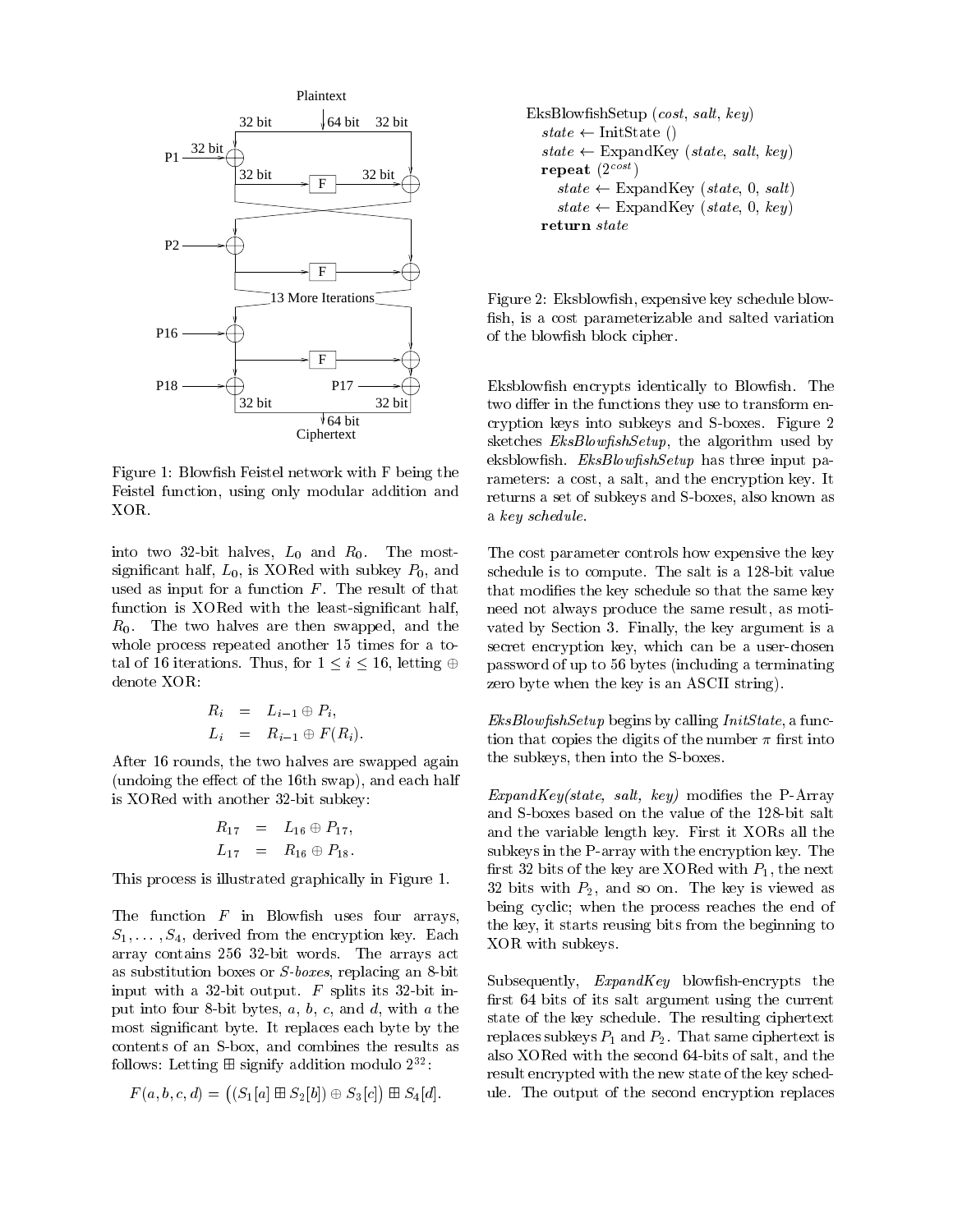subkeys  $P_3$  and  $P_4$ . It is also XORed with the first -bits of salt and encrypted to replace P and P The process continues, alternating between the first and second 64 bits salt. When  $ExpandKey$  finishes replacing entries in the P-Array it continues on replace the S-called S-called two at a time After replacement of the state  $\mathcal{L}_1$ the last two entries of the last S-  $\beta$  solid  $\beta$  and  $\beta$  $S_4$ [255], *ExpandKey* returns the new key schedule.

In computing  $ExpandKey(state, 0, key)$ , a block of 128 0 bits is used instead of the salt. This is equivalent to a single iteration of the standard blowfish key schedule. The call to  $ExpandKey(state, 0, salt)$ simply treats the salt as a salt as a salt as a salt as a salt as a salt as a salt as a salt as a salt as a sa

After calling  $InitState$  to fill a new key schedule with the digits of  $\pi$ , *EksBlowfishSetup* calls *ExpandKey* with the salt and key. This ensures that all subsequent state depends on both, and that no part of the algorithm can be precomputed without both salt and key. Thereafter,  $ExpandKey$  is alternately called with the salt and then key for  $2^{\mathit{cost}}$  iterations. For all but the first invocation of  $ExpandKey$ , the second argument is a block of  $1280$  bits. This more closely resembles the original blowfish key schedule, and also allows  $EksBlowfishSetup$  to be implemented more efficiently on CPU architectures with few registers.

We hope that the unpredictable and changing content of the P-array and S-Boxes will reduce the applicability of yet unknown optimizations Additionally the extra repress to more require to moment at the constantly accessed and modified memory. Thus, the S-Boxes cannot be shared across key schedules separate S-Boxes must exist for every simultaneous execution. This vastly limits the usefulness of any attempts to pipeline the Feistel network in hardware

# 5 Bcrypt Algorithm

The problems present in traditional UNIX password hashes led naturally to a new password scheme which we call  $bcrypt$ , referring to the Blowfish encryption and algorithm Bcryptian and Bcryptian and Bcryptian and Bcryptian and Bcryptian and Bcryptian and Bcr ence pas a non magic constant not advantage and the parties of  $\mathcal{L}_\mathbf{u}$ of the expensive key setup in  $eksblowfish$ .

The *bcrypt* algorithm runs in two phases, sketched in Figure 3. In the first phase,  $EksBlowfishSetup$ is called with the cost, the salt, and the password, to initialize  $eksblowfish$ 's state. Most of bcrypt's

| bcrypt $(cost, salt, pwd)$                                  |  |
|-------------------------------------------------------------|--|
| $state \leftarrow \text{EksBlowfishSetup}(cost, salt, key)$ |  |
| $ctext \leftarrow$ "OrpheanBeholderScryDoubt"               |  |
| repeat $(64)$                                               |  |
| $ctext \leftarrow \text{EncryptECB}(state, ctext)$          |  |
| return Concatenate (cost, salt, ctext)                      |  |

Figure 3: The bcrypt algorithm for hashing UNIX passwords based on eksblowsh

 The output is the cost and -bit salt concatenated time is spent in the expensive key schedule. Following that the  -bit value OrpheanBeholderScry-Doubt" is encrypted 64 times using eksblowfish in ECB mode with the state from the previous phase. with the result of the encryption loop.

useful values of  $\epsilon$  for years to come. Though we cannsn encryption algorithm. In Section we derived that an --secure password function should fulfill several important criteria second preimage-resistance a salt space large enough to defeat precomputation attacks, and an adaptable cost. We believe that *Bcrypt* achieves all the secure properties and the secure with the secure with the secure with the secure with the secure with the s not formally prove bcrypt --secure any aw would likely deal a serious blow to the well-studied blow-

#### $5.1$ Implementation

We have implemented  $bcrypt$  and deployed it as part of the OpenBSD operating system. Bcrypt has been the default password scheme since OpenBSD 

An important requirement of any *bcrypt* implementation is that it exploit the full space  $\mathbb{R}^n$  -full space  $\mathbb{R}^n$  -full space  $\mathbb{R}^n$ openBSD generates the SSO att fright salt from an and arcfour  $(arc4 random(3))$  key stream, seeded with random data the kernel collects from device timings

 OpenBSD lets administrators select a password  $passwa.corii (J)$ ,  $passwa.cori$  allows detailed control hashing scheme through a special configuration file, over which type of password to use for a given user or group. It also permits different password schemes for local and YP passwords. For *berypt*, one can also specify the cost. This lets people adjust password verification time for increasing processor speed. At the time of publication, the default cost is  $6$  for a normal user and  $8$  for the superuser. Of course,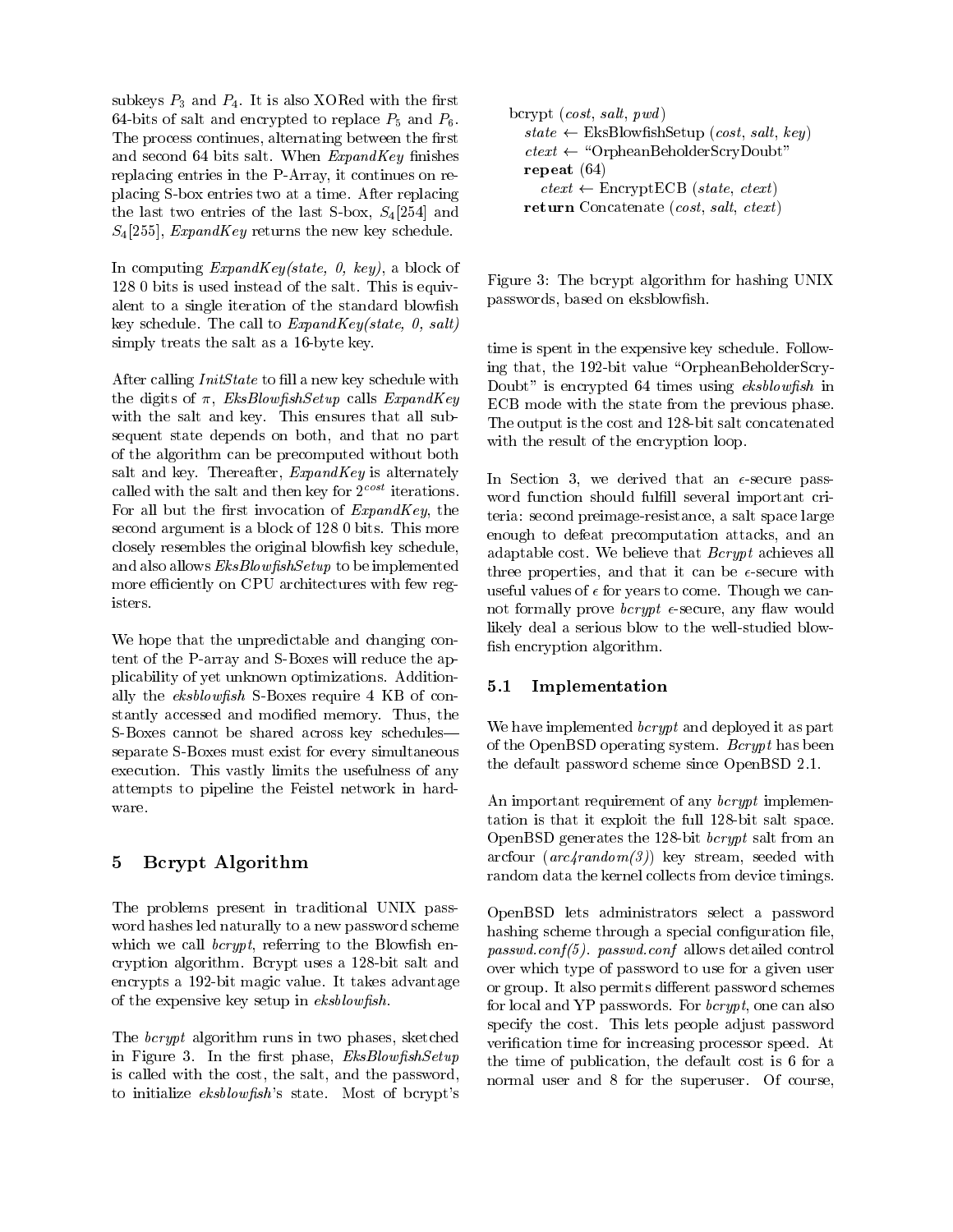whatever cost people choose should be reevaluated from time to time

To differentiate between passwords hashed by different algorithms, every password function other than the original  $crypt$  prefixes its output with a version identifier. Thus a single password file can contain several types of password. In the current OpenBSD implementation,  $bcrypt$  passwords start with " $2a$ <sup>\*</sup>", while MD<sub>5</sub> crypt passwords with " $1$ ." Because the result of traditional *crypt* never begins with a " $\mathcal{F}$ ", there is never any ambiguity.

#### 6 Bcrypt Evaluation

Because  $bcrypt$  has adjustable cost, we cannot meaningfully evaluate the performance of the algorithm on its own. Instead, we will place it in the context of two popular password hashing functions We describe various attacks and optimizations these functions have undergone, and discuss the applicability of the same techniques to  $bcrypt$ .

#### $6.1$ Comparison

In the following, we give a brief overview of two password hashing functions in widespread use today and state their main differences from  $bcrypt$ .

### Traditional crypt

Traditional  $crypt(3)$ 's design rationale dates back to It uses a password of up to eight characters and up to eight characters and up to eight characters of up to eig as a construction of  $\mathbb{R}^n$  . The state  $\mathbb{R}^n$  is formed as a construction of  $\mathbb{R}^n$  is formed as  $\mathbb{R}^n$ by combining the low-order 
bits of each character in the password. If the password is shorter than  $8$ characters it is padded with zero bits on the right

A -bit salt is used to perturb the DES algorithm the DES algorithm the DES algorithm the DES algorithm the DES algorithm the DES algorithm the DES algorithm the DES algorithm the DES algorithm the DES algorithm the DES al so that the same password plaintext can produce possible password encryptions A modication to the DES algorithm, swapping bits i and  $i+24$ in the DES E-Box output when bit is set in the DES E-Box output when bit is set in the DES E-Box output when b salt, achieves this while also making DES encryption hardware useless for password guessing

 $\mathbf{F}$  . The -dimensional distribution of times with  $\mathbf{F}$ the DES key The DES key The nal output is the nal output is the nal output is the nal output is the nal output is the nal output is the nal output is the nal output is the nal output is the nal output is the nal output is concatenated with the encrypted -bit value The resulting -bit value is recoded into  printable ASCII characters

 to be unique over all time and has adaptable cost At the time traditional  $crypt$  was conceived, it was fast enough for authentication but too costly for password guessing to be practical. Today, we are restricted password space, the small salt space, and the constant execution cost. In contrast,  $bcrypt$  allows for longer passwords, has salts large enough These limitiations therefore do not apply to  $bcrypt$ .

#### $6.1.2$ MD5 crypt

 password length than the characters used by DES MD crypt was written by Poul-Henning Kamp for FreeBSD. The main reason for using MD5 was to avoid problems with American export prohibitions on cryptographic products, and to allow for a longer  $crypt.$  The password length is restricted only by MD5's maximum message size of  $2^{64}$  bits. The salt can vary from 12 to 48 bits.

 $MD5$  *crypt* hashes the password and salt in a number of different combinations to slow down the evaluation speed. Some steps in the algorithm make it doubtful that the scheme was designed from a cryptographic point of view-for instance, the binary representation of the password length at some point determines which data is hashed, for every zero bit the first byte of the password and for every set bit the first byte of a previous hash computation.

The output is the concatenation of the version identifier " $1\$ ", the salt, a " $\$ " separator, and the 128bit hash output

could more easily nnd short strings hashing to the  $MD5$  crypt places virtually no limit on the size of passwords, while  $bcrypt$  has a maximum of 55 bytes. We do not consider this a serious limitation of  $bcrypt$ , however. Not only are users unlikely to choose such long passwords, but if they did, MD crypt s -bit output size would become the limiting factor in security. A brute force attacker same value as a user's password than guess the actual password. Finally, like DES  $crypt$ , MD5  $crypt$ has fixed cost.

## Attacks and Vulnerabilities

Once an attacker has obtained a list of password hashes, passwords can be guessed by comparing the target list to a list of hashes of candidate passwords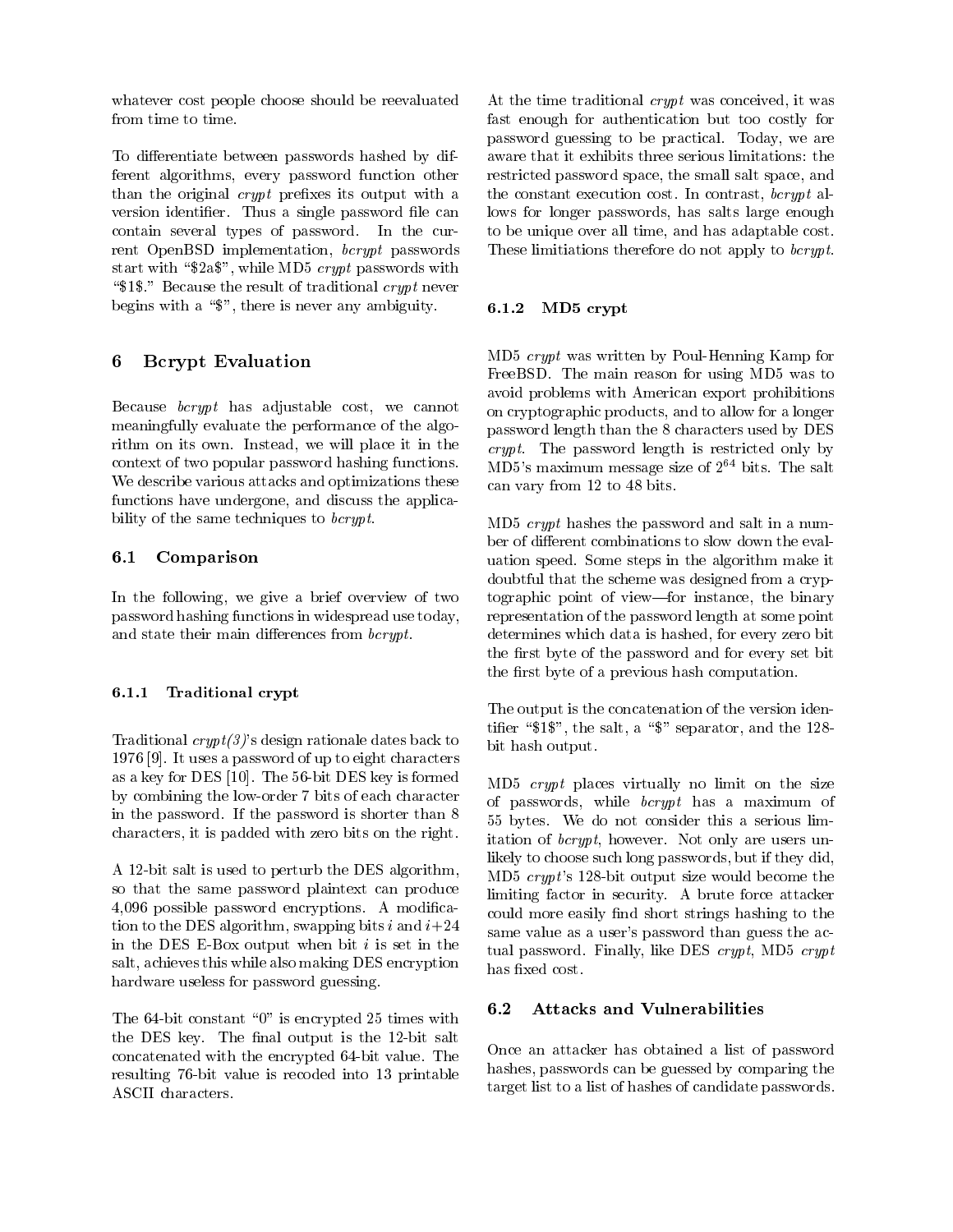|   |        | 10    |         | 36<br>26 |           |              |           | 52    |            | 62           | 95         |       |          |  |
|---|--------|-------|---------|----------|-----------|--------------|-----------|-------|------------|--------------|------------|-------|----------|--|
| n | digits |       |         |          | lowercase |              | lowercase |       | mixed case |              | mixed case |       | keyboard |  |
|   |        |       |         |          |           | alphanumeric |           |       |            | alphanumeric | characters |       |          |  |
| 4 | 0.04   | sec   | $1.9\,$ | sec      |           | sec          | 30.5      | sec   | 61.6       | sec          | 5.7        | min   |          |  |
| 5 | 0.4    | sec   | 49.5    | sec      | 4.2       | min          | 26.4      | min   |            | hours        | 9          | hours |          |  |
| 6 | 4.2    | sec   | 21.5    | min      | 2.5       | hours        | 22.9      | hours | 2.7        | days         | 35.5       | days  |          |  |
| 7 | 41.6   | sec   | 93      | hours    | 38        | days         | 49.6      | days  | 169        | days         | 9.2        | years |          |  |
| 8 | 69     | min   | 10      | days     | $136\,$   | days         |           | years | 28.8       | years        | 875        | years |          |  |
| 9 | l .2   | hours | 261     | days     | 13.4      | years        | 366       | years | 1786       | years        | 83180      | years |          |  |

Table 1: Time required to test a single password against a specified password space when being able to perform  $240,000$  evaluations of *crypt* per second. Password spaces above the separation can be searched completely within 4 days. However this does not imply that passwords chosen from below the separation are secure against password guessing. These times are normal for traditional  $crypt$  nowadays.

This task is facilitated by the fact that users tend to choose predictable passwords. In the following, we will present commonly used techniques and evaluate how they affect the security of *bcrypt*.

The most common method is known as a dictionary attack It is based on the knowledge that many users choose their passwords in a very predictable way. Often a user's password can be found in a dictionary or is the name of a close relative with small modifications, e.g., "Susan1" or "neme\$i\$". The attacker compiles a list of common names and words For a given salt, the words in the list are hashed with the password scheme and compared with entries of the same salt in the password file. If there is a match, the plaintext password has been found.

Commonly, lists of likely passwords contain hundreds of thousands of words. A dictionary attack is only feasible when the one-way function can be computed quickly.  $Bcrypt$ 's cost can be made as high as tolerable by legitimate users, rendering dictionary attacks impractically slow

#### $6.2.1$ **Salt Collisions**

A salt collision occurs when two password encodings use the same salt. Ideally, there should be no  $salt$  collisions—the salts of different password encodings should be different even across password les Because traditional crypt uses only  $d$  and  $d$  and  $d$  and  $d$  and  $d$  and  $d$  and  $d$  and  $d$  and  $d$  and  $d$  and  $d$  and  $d$  and  $d$  and  $d$  and  $d$  and  $d$  and  $d$  and  $d$  and  $d$  and  $d$  and  $d$  and  $d$  and  $d$  a ferent salts, it leads to many collisions, as illustrated in Figure 4. To optimize dictionary attacks, an attacker can group encrypted passwords by salt and hash each candidate password from a dictionary only once per salt. The resulting speedup can

roughly be determined as

number of passwords number of different salts

If salts are generated with a good random number generator, the expected number of different salts for  $n$  password entries with  $s$  possible salts is

$$
EV(n,s) = \sum_{i=0}^{n-1} \left(\frac{s-1}{s}\right)^i = s - (s-1)^n s^{1-n}.
$$

In a 15,000 entry password file, a space of  $2^{41}$  salts ensures with high probability that every salt will be unique. For  $Z^{\ast -}$  possible salts, on the other hand, we  $\rm can\; omy$  expect about 5,991 different saits. At  $\rm 2^{-1}$ possible salts the number becomes the number becomes the number of the number of the number of the number of th tice, however, we find that the number of salt colli sions is generally higher than expected The reason is that many operating systems generate poor random numbers.

### 6.2.2 Precomputing Dictionaries

 of the hashes of every common password under evstorage inverting the hash of a common password  $t_{\rm {nonlocal}}$  becomes a simple lookup in a database with  $t_{\rm {nonlocal}}$ Using precomputation, an attacker can build a list ery possible salt, and store this list on mass data little computational cost

 $\mathbf{r}$  respectively to the Webster Dictionary contains, after truncation to 8 characters and duplicate removal de la contrata de la contrata de la contrata de la contrata de la contrata de la contrata de la contra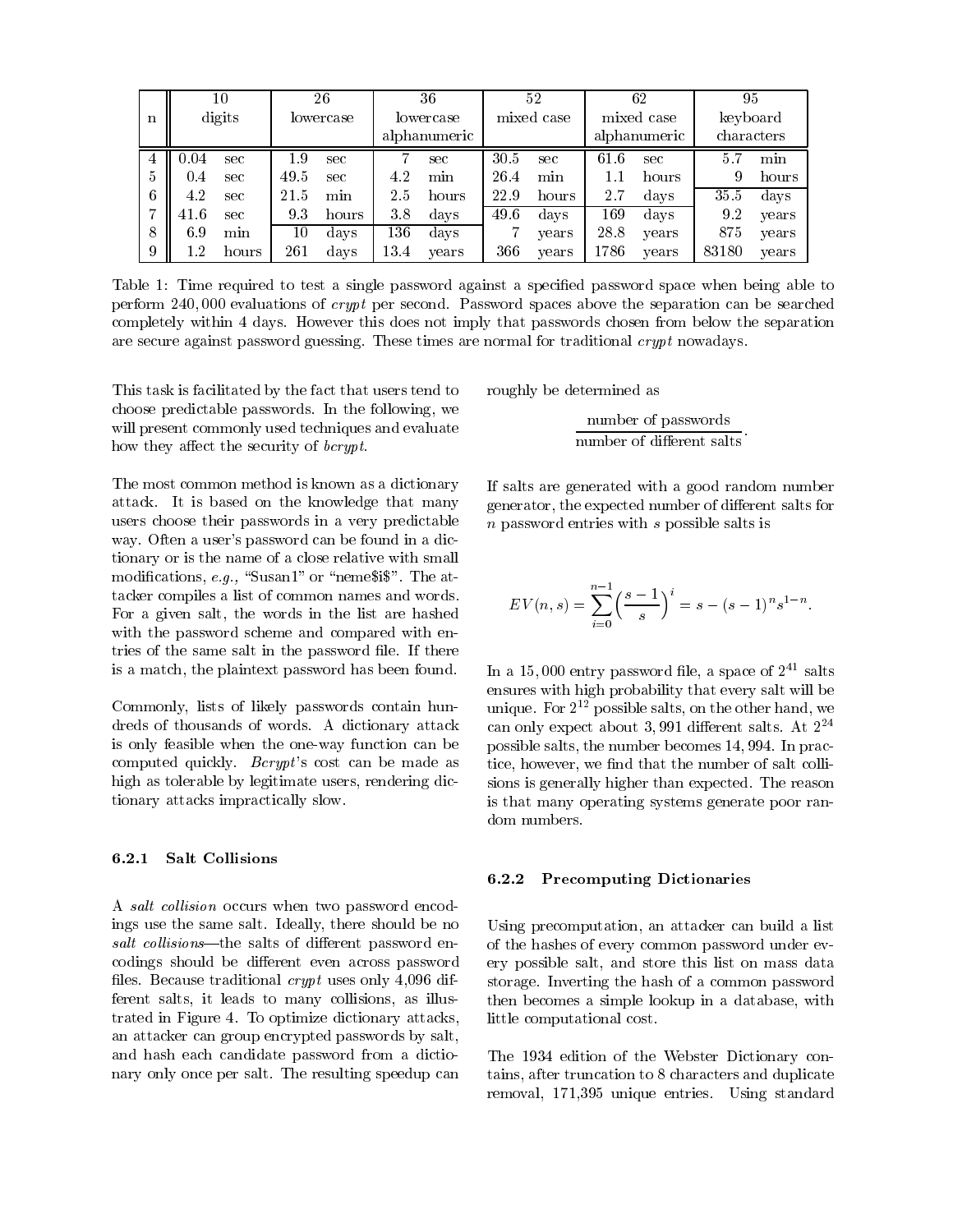

Figure 4: Distribution of expected different salts depending on the salt space against the number of entries in a password file.

 $crypt$ , the result of hashing every dictionary word under every possible -bit salt would t on a single

One can do better, however, by storing less than the full output of *crypt* in a database. The  $QCrack [12]$ password cracking program takes exactly this approach QCrack precomputes a database of common passwords hashed under every salt. Rather than store the full 13 character output of  $crypt$ , it further hashes  $crypt$ 's output down to a single byte. When cracking a password from the dictionary QCrack uses the database to rule out  $255$  of every  $256$  candidate passwords without needing to compute their hashes. A QCrack database of the Webster Dictionary consumes only 670 MB. QCrack could store<br>hacker of annual instal 2,250,000, and an a 0.CP. The Electronic Frontier Foundation built a DES hashes of approximately  $2,350,000$  words on a  $9$  GB hard disk.

Bcrypt has a large enough salt space to make storing even one bit of information per salt completely intractable. Moreover, the algorithm makes immediate use of the password and salt from the very beginning. Thus, before knowing a target password's salt, there is not even an intermediary state of the algorithm that can be usefully precomputed

#### 6.2.3 Algorithm Optimization

Since a guessing attack on a password function involves repeated evaluation of the function, any optimization of the function will reduce the computational cost of an attack making the attack more practical

Biham recently discovered a notable software opti-

mization of DES which he called *bitslicing*  $[4]$ . By replacement in the Dess States with a long-term of the state of the state of the state of the state of the state of the state of the state of the state of the state of the state of the state of the state of the state of th one can reduced DES to a set of bit operations One can then treat a -parallel one-bit processor as  $\mathbb{P}^1$ bit processors, each implementing the circuit.

On a 300MHz Alpha 8400 processor, Biham gained about a factor of 5 speedup using bitsliced DES. His implementation encrypted 137 Mb/sec on average, compared to Eric Young's libdes, which achieved only  $28$  Mb/sec.

For MD5  $crypt$  the situation is similar. In "John the Ripper"  $[5]$  a considerable speedup was made by simplifying MD5  $crypt$ 's central computing loop.

 $\mathcal{L}$  relies that the fact that  $\mathcal{L}$  is described that DESS S-straight that  $\mathcal{L}$ xed and well known in contrast because and well as a set of the S-resonance set of the set of the set of the s change constantly over the course of the algorithm and take on different values for every combination of password and salt. Bitslicing cannot be applied to bcrypt

### 6.2.4 Hardware Improvements

In  on a VAX- crypt could be evaluated about  $3.6$  times per second. In the last  $20$  years, machine speed has increased the speed of the speed of the theory and the speed of the speed of the speed of the algorithm has been optimized in various ways

cracker in 1998 and was able to crack a 56-bit key in cannot be used for password guessing a comparable in 22 days, compared to 875 years on the fastest al- $56$  hours with an average search rate of about  $88 \cdot 10^9$ keys per second  $[6]$ . While the EFF DES cracker machine could crack traditional crypt by brute force phase processor to which we had access to which we had a

> The impact of increasing processor speed and better optimization of the password hashing algorithm is shown in Figure 5.

 enough to render it unusable with readable password les When using specialized DES hardware distributions of the specialized DES hardware distributions of th Both traditional and MD5  $crypt$  operate with a fixed number of rounds. On a modern Alpha processor, traditional *crypt* can already be computed fast the computing time can be reduced again by several orders of magnitude

neither traditional nor where  $\alpha$  is  $\alpha$  proved protons and  $\alpha$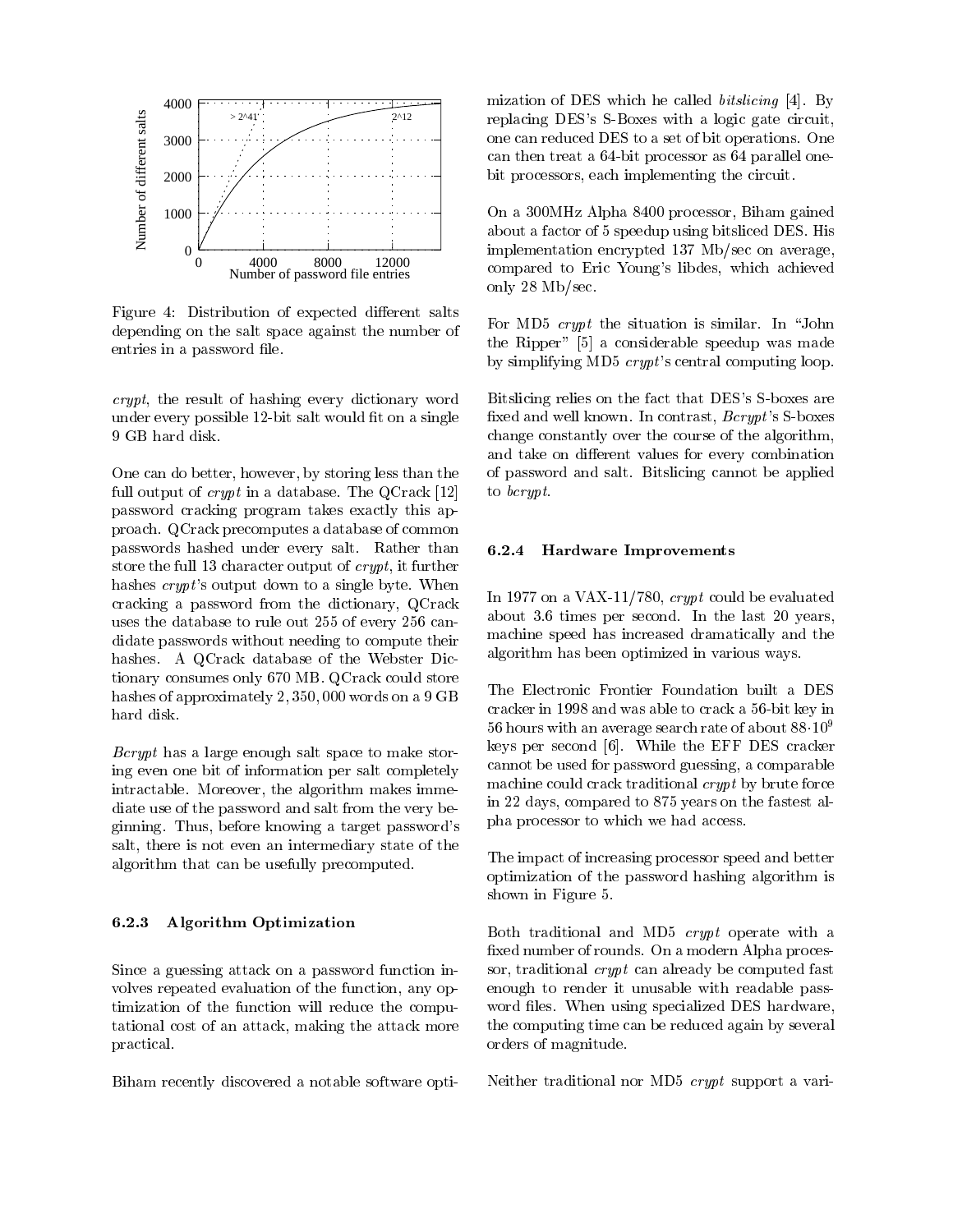

Figure 5: Impact of Algorithm Optimization and Advance in Processors

able number of rounds. With increasing processing power, these functions become steadily easier to compute. In contrast,  $bcrypt$  will adapt to more powerful attackers Moreover its inner loop relies exclusively on operations that are efficient on general-purpose CPUs leaving little opportunity for specialized hardware to achieve dramatic improve-

#### $\overline{7}$ Conclusion

Many authentication schemes depend on secret passwords. Unfortunately, the length and entropy of the passwords users choose remain fixed over time. In contrast, hardware constantly improves, giving attackers increasing computational power As a result, password schemes (including the traditional UNIX user-authentication system are failing to withstand o-line password guessing attacks

In this paper, we formalize the notion of a password scheme "as good as the passwords users choose," and show that the computational cost of such a scheme must necessarily increase with the speed of hardware. We propose two algorithms of parameterizable cost for use with passwords.  $Eksblowfish$ , a block cipher, lets one safely store encrypted private keys on disk.  $Bcrypt$ , a hash function, can replace the UNIX password hashing function or serve as a front-benzo to secure password protocols like SRPP in the SRPP in the SRPP in the SRPP in the SRPP in the SR We have deployed *bcrypt* as part of the OpenBSD operating system's password authentication. So far,

 it compares favorably to the two previous hash lets one preserve the cost of o-line password cracking algorithms No surprise optimizations have yet turned up. As hardware speeds increase, OpenBSD ing by tuning a simple configuration file.

## Acknowledgments

We thank Solar Designer for helpful discussions on optimization and flaws of password schemes. We further thank Angelos D. Keromytis, Peter Honeyman, Robert T. Morris, and Frans Kaashoek for remarks and suggestions

## References

- [1] Martín Abadi, T. Mark A. Lomas, and Roger Needham. Strengthening passwords. Technical note DEC Systems Research Center Septem ber 1997.
- - Steven M Bellovin and Michael Merritt Encrypted key exchange: Password-based protocols secure against dictionary attacks In Proceedings of the - IEEE Symposium on Security and Privacy Oakland, CA, May 1992.
- Steven M Bellovin and Michael Merritt Aug mented encrypted key exchange. In Proceedings of the First ACM Conference on Computer and as a communications of the communications of the communications of the communications of the communications of the communications of the communications of the communications of the communications of the communications of t land, CA, November 1993.
- , a fact the fact that the state of the state of the state of the state of the state of the state of the state of the state of the state of the state of the state of the state of the state of the state of the state of the Software. In Fast Software Encryption, 4th In-